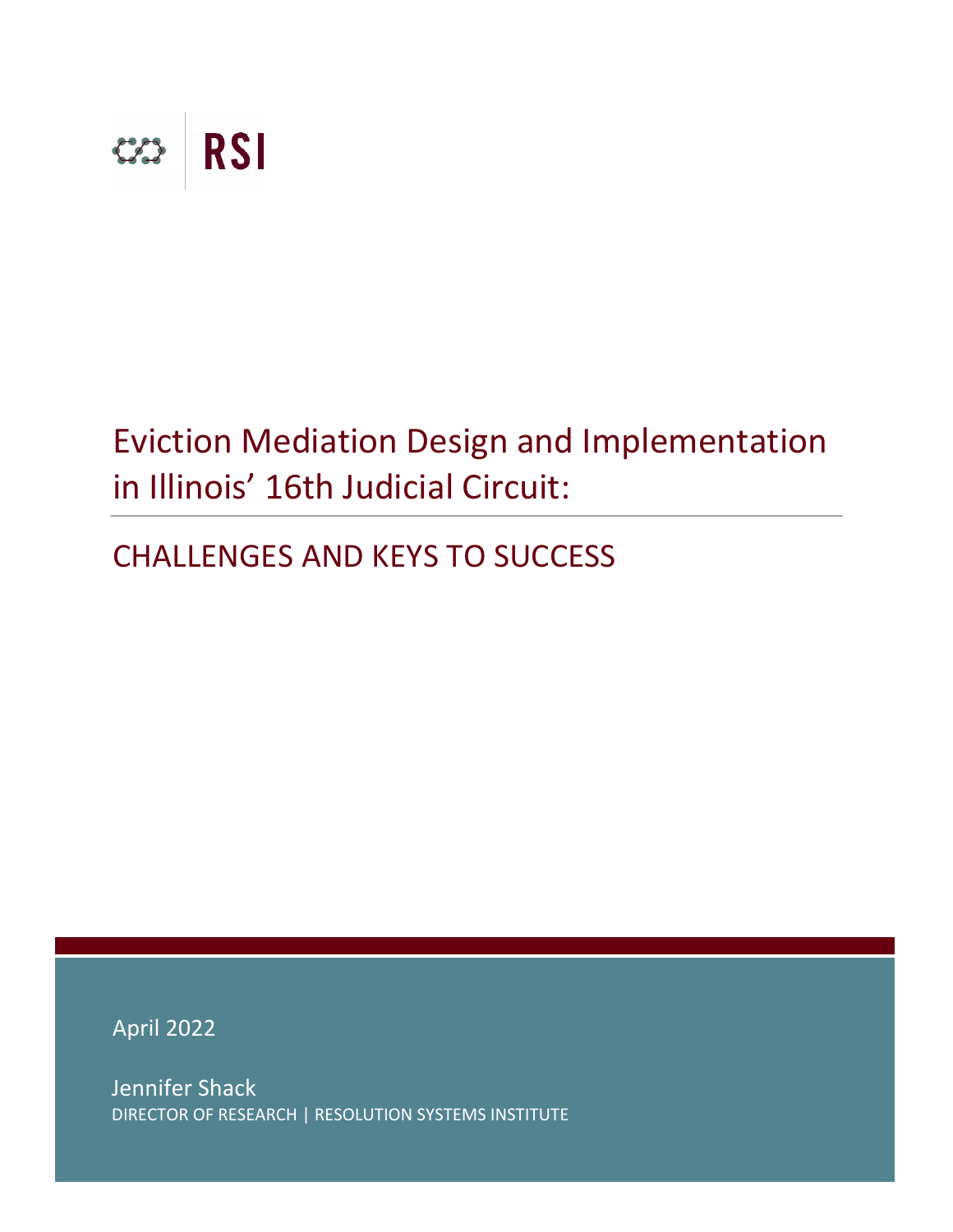

# ACKNOWLEDGEMENTS

Thank you to Judge John Dalton, David Blancas, Eric Slepak-Cherney, Marisa Wiesman and Christina Wright for their generous donation of their time and expertise. They have provided valuable insights into the program planning process, the challenges of implementing a program and the keys to making it work. Thank you to Susan Yates as well, for her careful reading of the report and helpful feedback.

Resolution Systems Institute is grateful for the American Arbitration Association-International Centre for Dispute Resolution Foundation's support for our ongoing evaluation of the program and the dissemination of the findings, and to the Illinois Equal Justice Foundation, whose support has enabled us to operate this mediation program.





© 2022 Resolution Systems Institute. Reproduction for non-profit purposes only.

### CONTACT RSI

11 East Adams St., Suite 500 Chicago, IL 60603 312 922 6475 [info@aboutrsi.org](mailto:info@aboutrsi.org) [AboutRSI.org](https://www.aboutrsi.org/)

# FOLLOW RSI

Facebook: [Facebook.com/AboutRSI](https://www.facebook.com/aboutRSI/) LinkedIn:<http://tinyurl.com/LinkInToRSI> Twitter[: https://twitter.com/aboutRSI/](https://twitter.com/aboutRSI/) [Court ADR Connection \(e-newsletter\)](https://www.aboutrsi.org/publications/court-adr-connection-newsletter)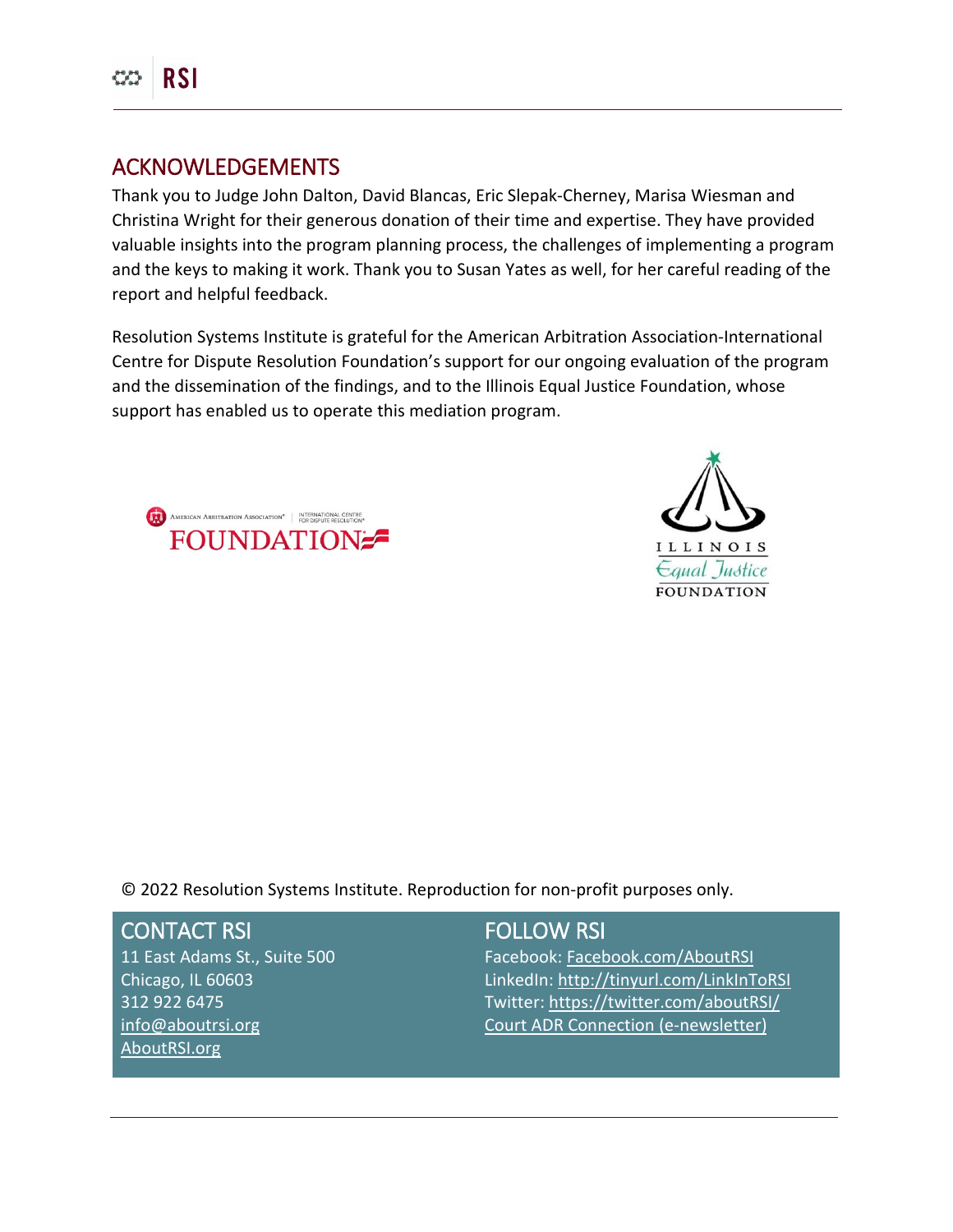# **INTRODUCTION**

When the Covid-19 pandemic hit and millions of people were laid off, housing experts predicted that a dramatic increase in evictions would follow. To prevent large numbers of people from becoming homeless during the pandemic, the Governor of Illinois instituted a moratorium on evictions on April 23, 2020. After multiple extensions, it was lifted on October 3, 2021. The 16<sup>th</sup> Judicial Circuit of Illinois, located in Kane County, was concerned about what some called the "tsunami" of evictions that would flood the court once that moratorium ended. The 16<sup>th</sup> Circuit eviction judge agreed with the state's goal of avoiding homelessness and thought mediation could help in this regard, particularly in avoiding families being removed from their homes by the sheriff. Further, the court only had one eviction judge, who was also hearing other cases and would not be able to handle a steep rise in cases. It was in light of this that in July 2020 the court went to Resolution Systems Institute (RSI), which was administering the court's foreclosure mediation and child protection mediation programs, to seek an ADRbased solution.

At the time the court approached RSI for help to prepare for the rise in eviction cases, the courthouse was closed to the public, and federal and state funding was promised for rental relief. These two factors were intrinsic to the design of the resulting eviction mediation program.

The court launched the program on May 18, 2021. The program involved referrals to financial counseling and legal services, with video mediations conducted via Zoom. By the end of 2021, 81 cases had been mediated, with 67% reaching agreement. [Post-mediation surveys suggest](https://s3.amazonaws.com/aboutrsi/591e30fc6e181e166ffd2eb0/Kane-Eviction-Survey-Summary---January-2022-FINAL-formatted.pdf) that participants were highly satisfied with their experience and found the program was fair and effective.

This report discusses the process of developing and implementing the program, as well as the reasons behind the program's design. It also lays out the challenges and successes experienced, as well as changes the court and RSI made in response to the challenges the team encountered. The report is based on interviews conducted between October and December 2021 with:

- The eviction judge
- RSI's Associate Director (AD), who was heavily involved in program development and implementation
- The program coordinator (PC), who was hired just prior to the program's launch
- The managing attorney for the West Suburban office of Prairie State Legal Services (Prairie State)
- The director of Aurora Financial Empowerment Center (FEC), the financial counseling partner organization for the eviction mediation program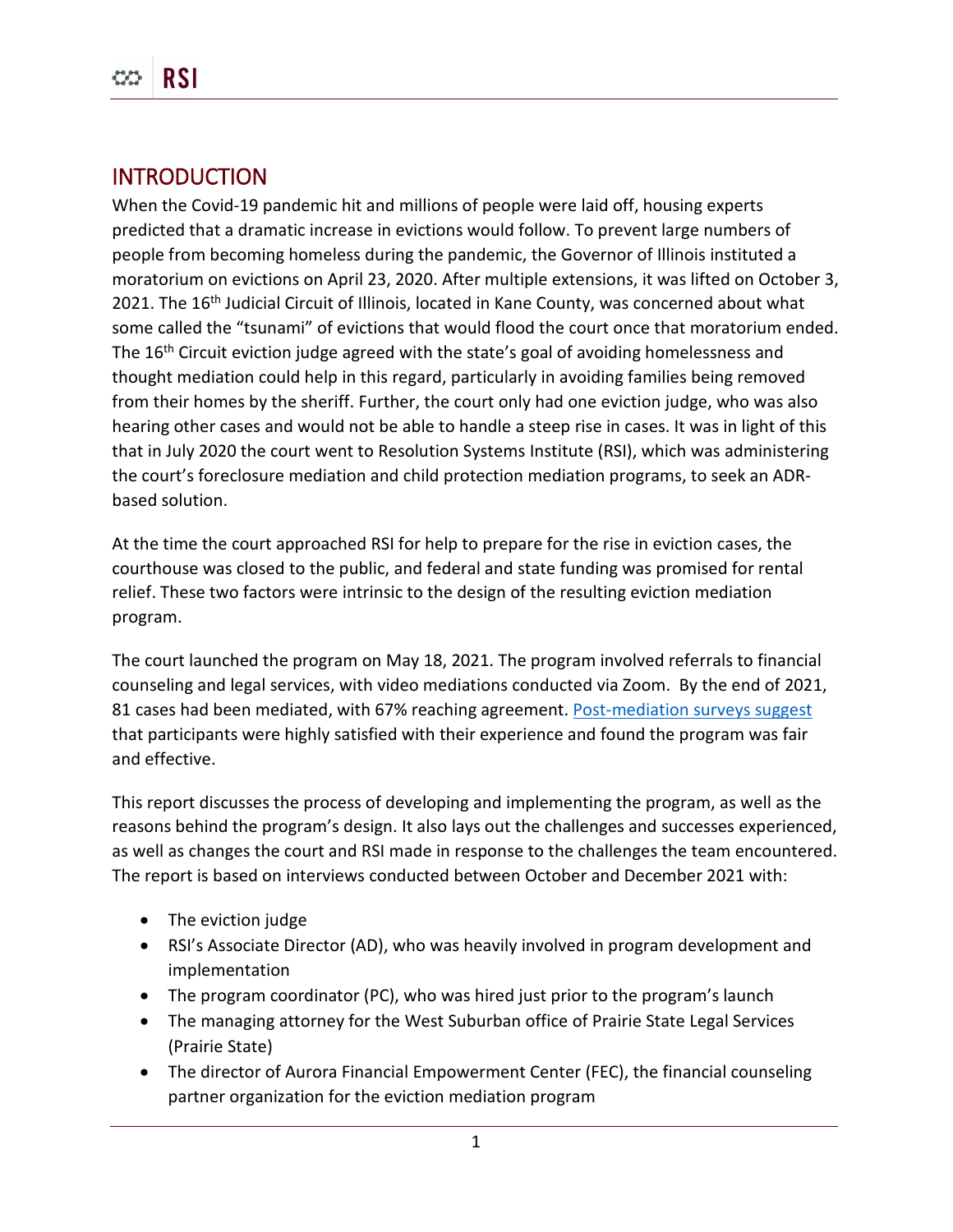# PLANNING FOR THE PROGRAM

# Mediation Program Context and Overview

The mediation program was conceived as a central point of contact for multiple services to help tenants and landlords navigate the court process, obtain financial assistance, and address housing issues. It was designed within the following context:

- The courthouse was closed due to the Covid-19 pandemic
- The widely held expectation that evictions would surge when the moratorium on evictions ended, with the demand for mediation rising significantly as well
- Significant rental relief (funds to help tenants pay their back and future rent) was available through the Illinois Housing Development Authority
- Tenants and landlords needed to know whether rental relief would be provided to them in order to reach an agreement
- The eviction process needed to keep moving forward while rental relief and mediation options were being sought
- Almost all tenants in eviction cases are self-represented, as are some landlords
- There was the potential for external funding

This context meant that the program needed to be a remote process, with cases triaged quickly and referred for other services prior to mediation. Anticipating a large number of cases, the program required a large number of mediators. RSI and the court therefore designed the program as a free, multi-step process with a full-time coordinator, legal aid and financial counseling partners, and paid mediators, all of which was possible due to the availability of external funding.

# **PROGRAM CHARACTERISTICS**





Rental Relief/Financial Counseling



**Legal Services** 



# Planning Process

The program planning process from when the court first approached RSI to help address the looming eviction crisis to the date the program launched took nine months. This, according to RSI's AD, was a faster timeframe when compared to, for example, the length of time it took to launch foreclosure mediation programs in the state. The AD attributed the quick timeline to RSI's longstanding relationship with the court, the court's sense of urgency and interest in the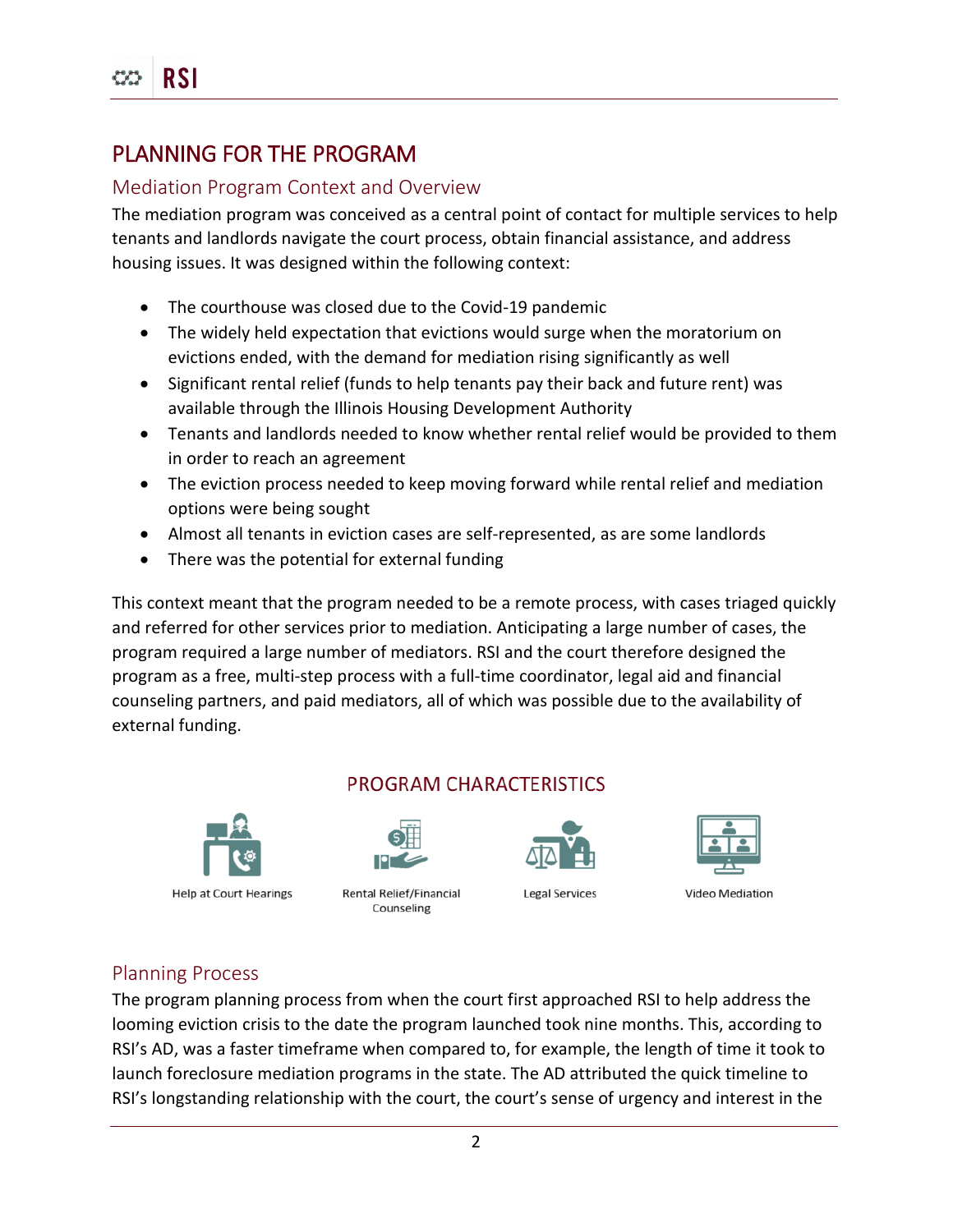program, the Administrative Office of Illinois Court's decision to provisionally approve the local court rule governing the program, RSI's experience with developing foreclosure mediation programs and good communication among the interested parties.

The first important step in program development was to invite interested organizations and individuals to be involved in the planning process and attend planning meetings. Those who attended the meetings included the eviction judge; the Court Clerk; RSI's AD; the program coordinator for the court's foreclosure and child protection mediation programs (who was also an RSI employee); the director of Neighbor Project, a non-profit that assists county residents with housing issues; the director of Aurora Financial Empowerment Center (FEC), a service of the City of Aurora and Neighbor Project that provides financial counseling and helps tenants obtain rental assistance; three attorneys from Prairie State Legal Services, which provides legal services to tenants facing eviction; an attorney who represents landlords; the director of the Kane County Law Library; and the director of Northern Illinois University College of Law's Covid-19 Clinic. Others also attended periodically, including the Kane County Board chair and other housing counseling agencies. The meetings were held via Zoom every two weeks until a few months after the program launched. Since then, meetings continue to be held monthly.

# PROGRAM PARTNERS

*16th Judicial Circuit* Hosts the program and provides logistical support

*Resolution Systems Institute* Administers the program

*Aurora Financial Empowerment Center* Provides financial counseling

*Dispute Resolution Institute* Pays mediators

*Kane County Law Library & Self Help Legal Center*

Helps landlords and tenants navigate the process; refers parties to the mediation program

*Northern Illinois University* Students staff the help desk during court calls

*Prairie State Legal Services* Provides legal services

As part of the planning process, RSI drafted [the](https://www.illinois16thjudicialcircuit.org/Documents/localCourtRules/Article_09A.pdf) 

[court rule](https://www.illinois16thjudicialcircuit.org/Documents/localCourtRules/Article_09A.pdf) governing the program, which was modeled on the court's foreclosure mediation rule. To get the landlord and tenant perspective on the rule, RSI's AD asked for input from the landlord attorney and Prairie State. Once they reviewed and commented on the rule, he asked the director of the law library to weigh in on the wording and formatting to be sure that it fit the standard for court rules. The eviction judge then reviewed the rule, approved it and moved it forward for approval by the circuit judges of the  $16<sup>th</sup>$  Judicial Circuit. The court-approved rule was then sent to the Administrative Office of the Illinois Courts for final approval.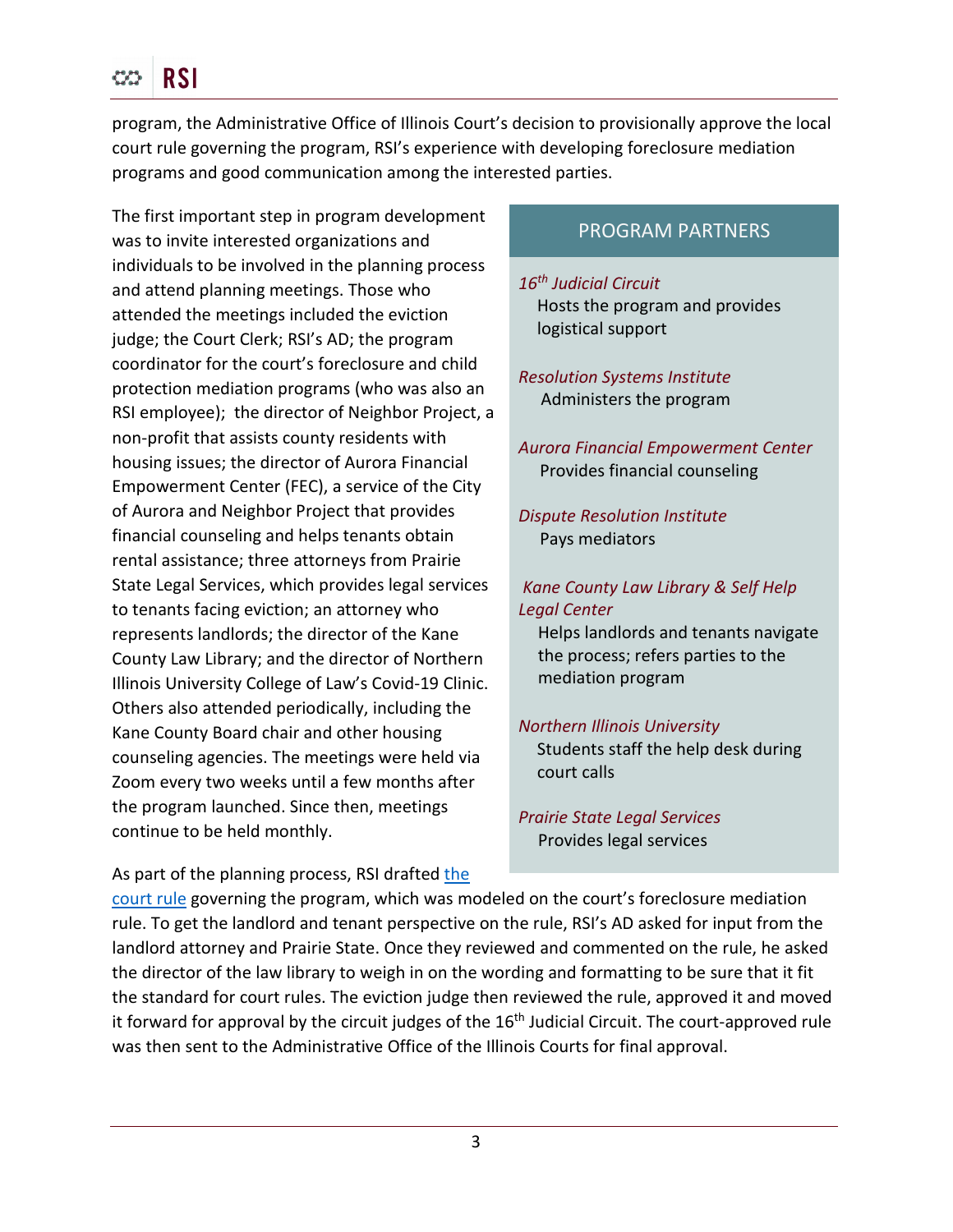RSI's other planning activities included hiring the PC, recruiting mediators, and creating the post-mediation report that is sent to the court. RSI also determined what data would be needed to monitor and evaluate the program as well as to provide funders the statistics they required. It then found and customized software to manage cases and track case data, and designed party and mediator surveys. See Appendix A for a list of data collected for this program.

Prairie State prepared by developing training materials for those staffing the help desk and preparing Prairie State phone intake staff to inform tenants about the mediation program and other resources available to them.

Once the PC was hired, the FEC collaborated with her to design an efficient referral system that permitted them to prioritize service provision to parties referred from the court. Their collaboration resulted in a process (discussed below) that both find efficient and effective.

# Funding

From the outset, the court knew it would have limited funds for this program and would need outside funding. The court turned to RSI not only for its expertise in designing and administering mediation programs, but also for its track record of securing grants to support its programs.

RSI and the court collaborated to identify what costs the program would incur for the program to be successful. The court subsidizes the program by providing office space and some supplies, but the program would require a full-time administrator and ideally the mediators would be paid. In addition, partner organizations would require their own funding to provide services.

RSI secured initial funding from the American Arbitration Association Foundation-International Centre for Dispute Resolution. It paid for part of the PC's position and supported a comprehensive evaluation, including this report, and the dissemination of eviction mediation program information, lessons learned and best practices through blog posts, newsletters and social media.

In the spring of 2021, RSI sought and obtained funding from the Illinois Equal Justice Foundation (IEJF), which was tasked with distributing funds in Illinois for projects to help those faced with eviction. During the foreclosure crisis, IEJF was responsible for disbursing funds to programs aimed at reducing the number of foreclosures. Mediation programs, including those administered by RSI, were among those that received funding. The success of these programs led IEJF to seek funding applications for eviction mediation programs.

Additional funding was secured from IEJF first in summer 2021, and then again at the start of 2022. This multi-wave funding coincided with the various eviction relief appropriations, which were in turn disbursed to the state of Illinois, and then IEJF. With each wave, the program was

4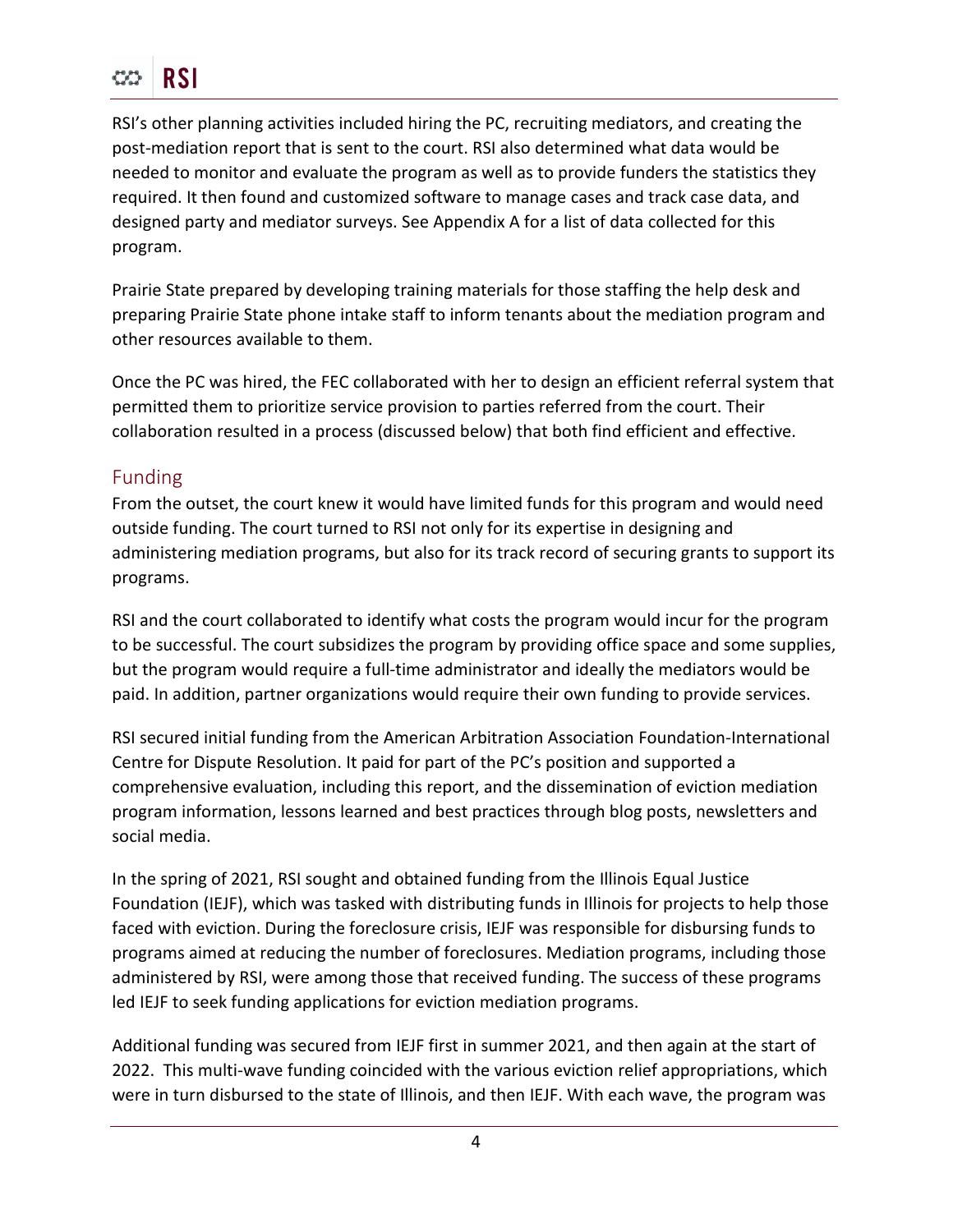

able to secure partial funding of its overall anticipated expenses. This resulted in a gradual rollout of services, particularly with regard to hiring personnel.

Mediators are paid via a separate IEJF grant to Dispute Resolution Institute (DRI), a non-profit mediation organization in Carbondale, Illinois. The grant funds both the payments to mediators and DRI's administration of the payments.

# **Outreach**

Outreach to landlords and tenants was part of the planning process. Just prior to launching the program, the court and RSI disseminated a press release about the program. They also put together the notice about the program that is included in the summons the tenant is served informing them of the eviction filing. It lets the tenants know about the program and offers links to legal services, financial services and helpful information. It took about a month to develop this notice and to make sure the Clerk's office included the notice with the summons.

As another point of outreach, the law library helped to put [information about the program](https://www.illinois16thjudicialcircuit.org/Pages/evictionmediation.aspx) on the court's website. The information includes a short description of mediation and a timeline of the eviction process, including mediation. The site also contains links to videos about the mediation program in both English and Spanish, and a video about the overall eviction process. The videos were put together by the Northern Illinois University video department over a threemonth period.

# Staffing and Mediators

The mediation program started with the PC and RSI's AD, who included program supervision among his many roles. When RSI obtained additional funding, it hired a part-time assistant and a Manager of Eviction Mediation Programs, who oversees RSI's three eviction mediation programs.

The FEC is staffed by a director and three counselors. At Prairie State, one

| Personnel Involved in Program in November 2021 |                                                           |  |
|------------------------------------------------|-----------------------------------------------------------|--|
| Cases                                          | 40-50/week                                                |  |
| Judges                                         | 1 + assistance from one other                             |  |
| Program staff                                  | 1 with .5 more needed                                     |  |
| <b>Financial counseling</b>                    | 1 director + 3 counselors                                 |  |
| Legal services                                 | 1 attorney + help from others<br>(this is not sufficient) |  |
| Help desk                                      | 1 supervisor and 3 students                               |  |
| <b>Roster mediators</b>                        | 50                                                        |  |

attorney works full-time on eviction cases and gets intermittent help from other staff attorneys. Three Northern Illinois University law students and their supervisor staff the help desk on Thursdays and the law library's Justice Corps Fellow assists on Tuesdays.

At the start of the program, there were approximately 50 mediators on the program roster, eventually growing to about 80 mediators at the time of publishing this report. This has proven to be a good number. Each mediator is offered the opportunity to mediate once a month, and mediators are available for all scheduled mediations. Because the mediations take place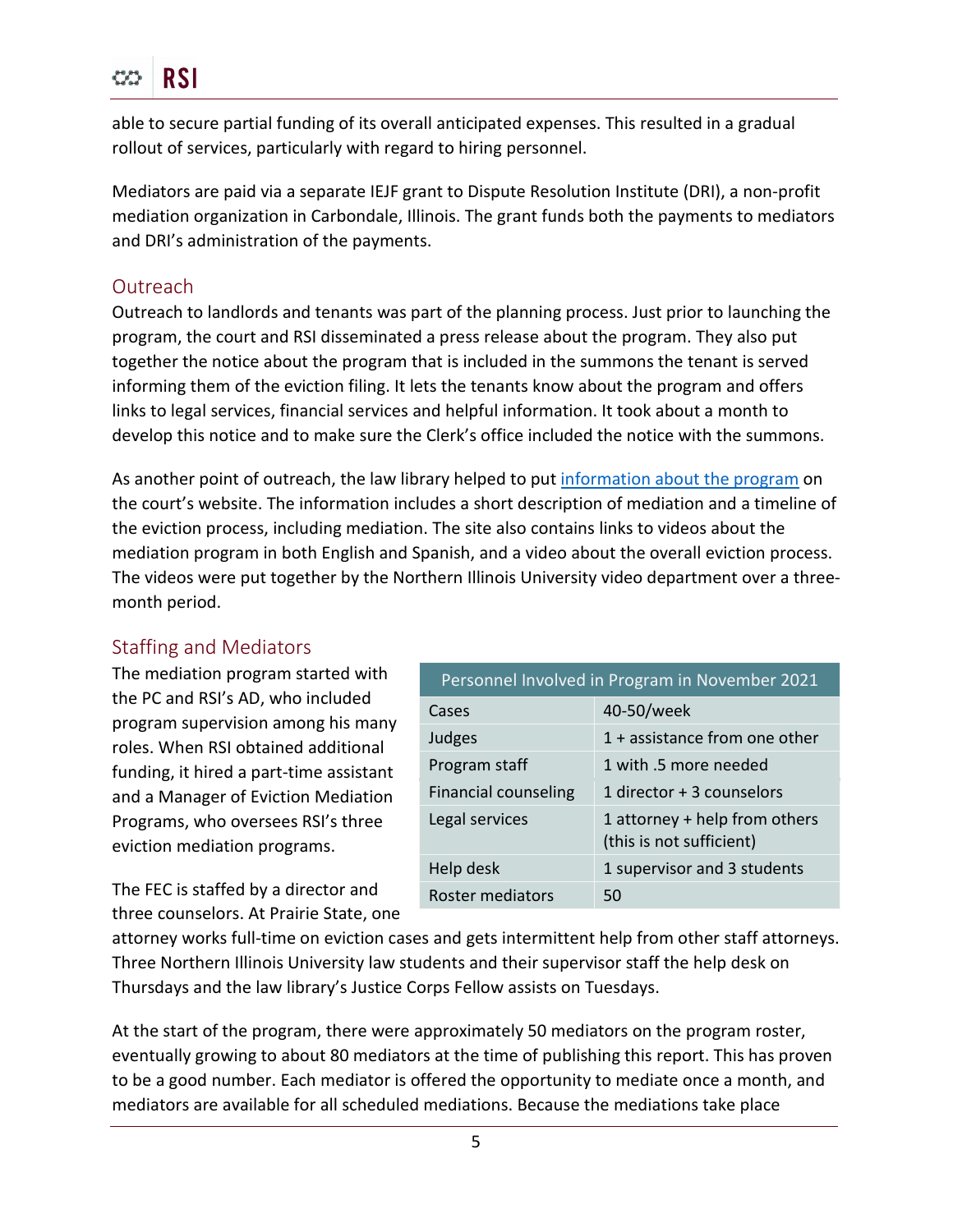remotely, RSI was able to recruit mediators who lived in other Illinois counties and some who reside outside of the state.

According to RSI's AD, about half the mediators on the roster came to the program as active, experienced mediators. Many of them were already on the court's foreclosure mediation roster. For these mediators, the Center for Conflict Resolution (CCR) in Chicago held a remote two-hour intensive training on eviction issues. Another 30% were experienced, but had not mediated for more than a year. For them, CCR held a one-day refresher training that focused on eviction mediation. The 20% of roster mediators who applied to mediate and had not yet been trained went through CCR's 40-hour basic training, with a focus on eviction mediation. Mediators are paid \$250 per four-hour block, during which time they may mediate one or multiple cases.

# PROGRAM PROCESS

## Court Process

The court process for eviction cases starts with the landlord filing for eviction and serving a complaint and summons on the tenant. At the time of the filing, an initial hearing is scheduled and the date is included in the summons. Landlords are required to include a flyer with the summons that informs the tenants of the mediation program and provides the PC's contact information. The landlord and/or tenant can contact the program before arriving for their first hearing, and the PC noted that about 5% of the tenants who seek her help do so before their initial hearing.

One judge hears almost all eviction cases, with another standing in when a party requests a different judge or the other judge is absent. Eviction hearings are held twice a week, with initial hearings on Tuesdays and subsequent hearings on Thursdays. At the time the mediation program started, court hearings were held entirely via Zoom. Since the courthouse re-opened, parties have been allowed to attend in person if they so choose. The result has been a hybrid process, with most parties participating via Zoom and about 10% to 20%, according to the PC, participating in person. The bailiff is in the courtroom, but the judge presides via Zoom. The parties who attend in person interact with the judge on Zoom through a large screen placed in the courtroom.

At the initial hearing, the judge determines whether the case should move forward and sets a status hearing 28 days later. If all paperwork is in order at the status hearing, the judge schedules the case for trial. If not, he schedules another status hearing. Prior to the beginning of the mediation program, the judge did not require the tenant to file an answer. As cases began to rise in fall 2021, he said he began to require they file an answer before the first status hearing both to "separate the wheat from the chaff" and to assuage landlords as the timeline lengthened to accommodate mediation. The judge noted that requiring that tenants file an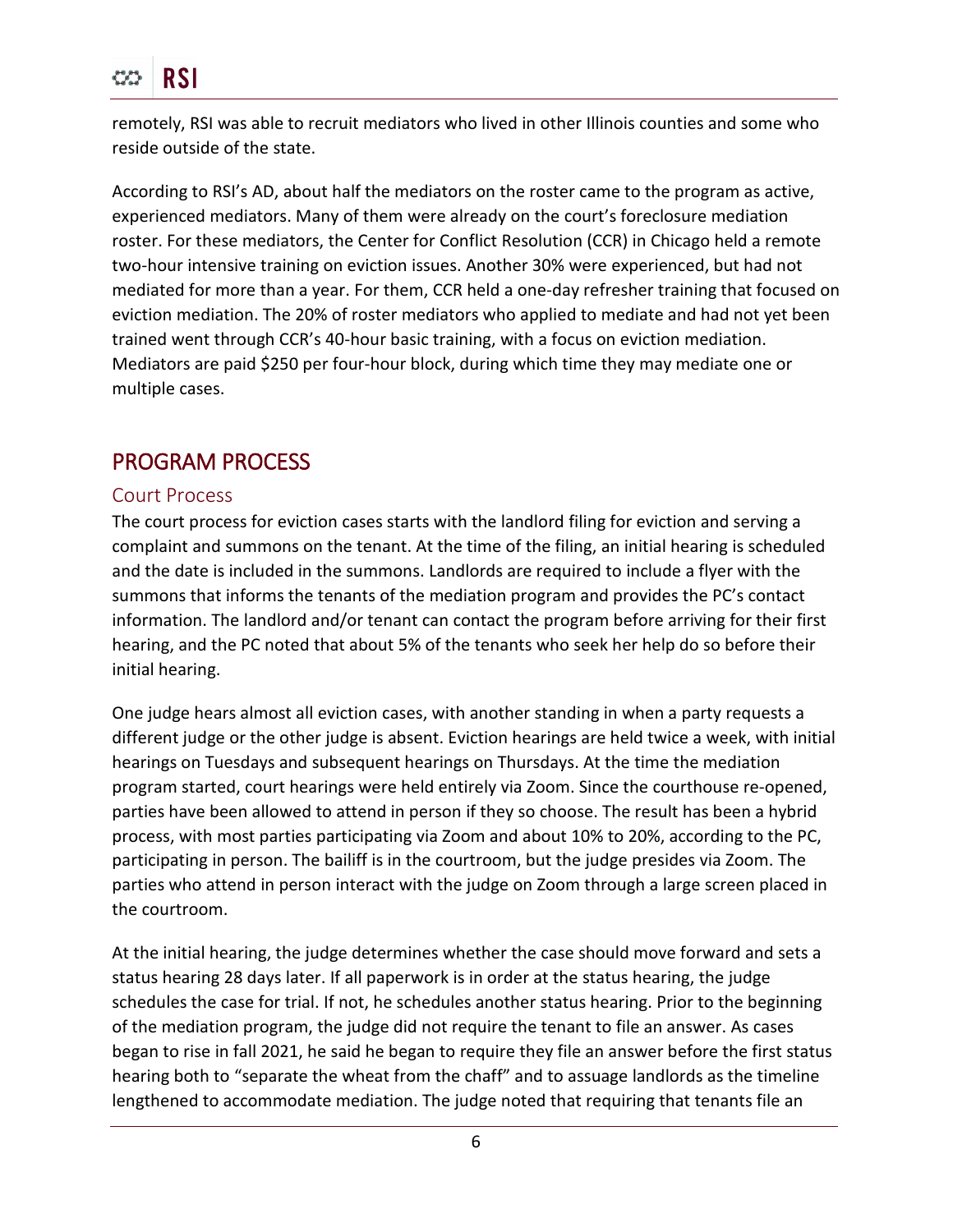

answer has been essential; without this requirement he would not be able to handle the rise in cases.

At the beginning of each hearing, the eviction judge informs the parties of the resources available to them and that they should ask him if they want to participate in the court's mediation program. Generally, he refers the parties to mediation during the initial hearing, although he sometimes will find reason to do so at the second hearing. In addition, the bailiff posts a notice in chat for parties attending via Zoom. The notice includes instructions on moving to the PC and help desk breakout rooms and a list of resources with their contact information.

When the program first launched, the judge encouraged parties to use mediation, and strongly encouraged some parties to do so if he thought mediation would be particularly beneficial. If an attorney or party indicated they did not want to mediate, however, he did not require mediation. This has changed over time, according to the judge. He noted in his interview that he has become more insistent on the use of mediation. He said he has also noticed a change in the attitude of some landlord attorneys, who have started to request mediation after seeing the benefits for themselves.

The program coordinator attends the hearings and Northern Illinois University law students and their supervisor staff the help desk on Thursdays, the day status hearings are held. Each has a separate room on Zoom and each also has an in-person presence in the jury room that is attached to the eviction courtroom.

### Party Assistance

Tenants, and to some extent landlords, have access to financial counseling, housing counseling and legal services as well as mediation. They can also speak to the law students staffing the help desk during court hearings and go to the law library to get information about how to navigate the court process. Some of these services are available whether the case has been filed or not. This report will focus on how parties access services once an eviction case is filed.

After their hearing ends, tenants can enter the PC's or help desk's Zoom room if they are online or they can go to the jury room to get information in person. Parties who seek legal help at their initial hearing generally need help filing an answer. On Tuesdays, when there is no one to staff the help desk, parties can go to the program coordinator, who cannot provide legal assistance, but gives the parties a handout that steps through the answer filing process. On Thursdays, parties can receive advice from the law students. However, due to the high number of parties requesting help, the students have moved from answering the parties' questions to getting their contact information so that the law library can later email them an FAQ that answers the basic questions that most self-represented parties have.

If parties talk to the program coordinator for other types of assistance or to set up mediation, she conducts an intake. Because of the number of cases involved, she often only has time to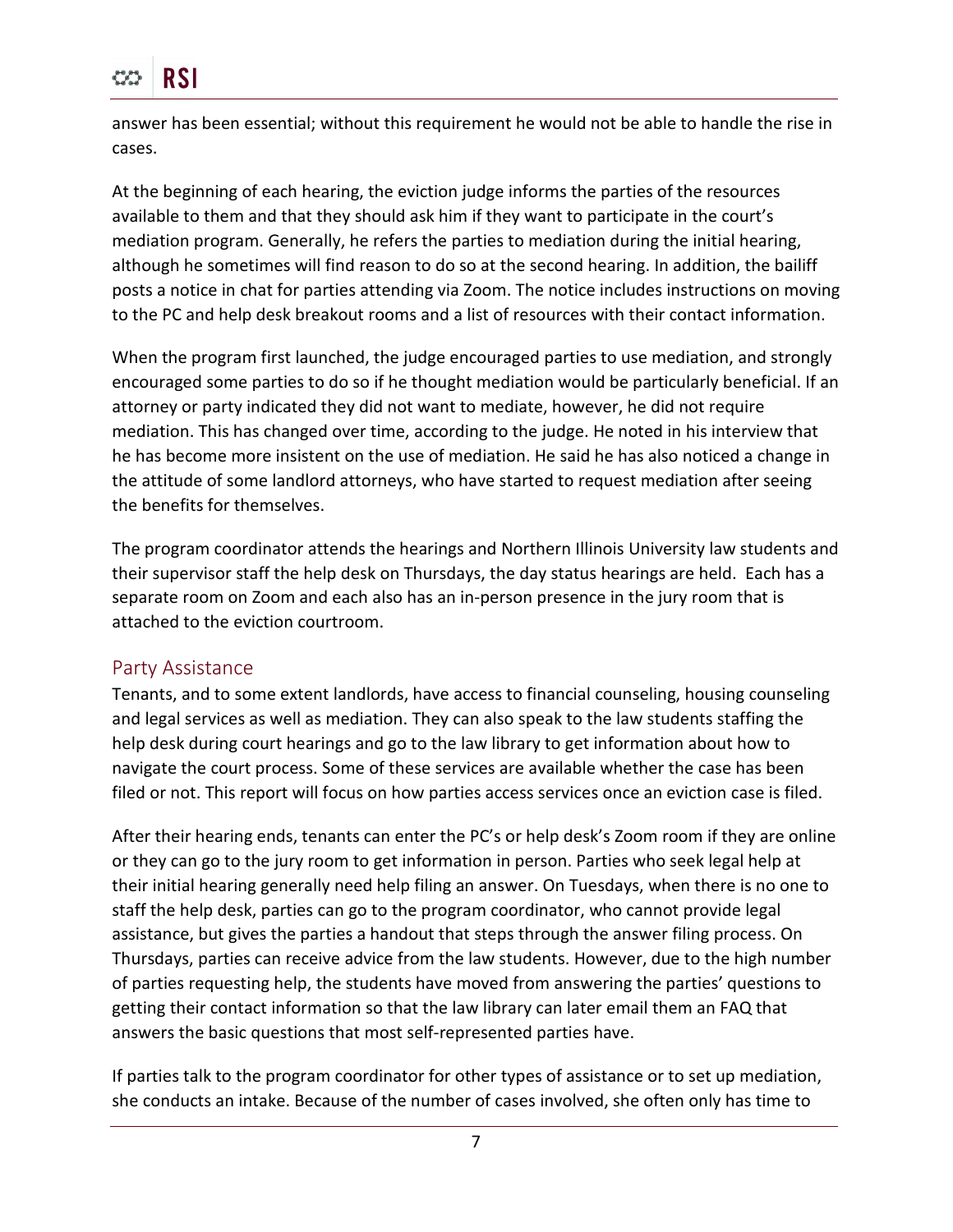obtain contact information and obtain a quick summary about their case to see if there's anything she can quickly help them with. This is facilitated for parties who attend their hearing in person by a screening form the PC hands the parties while they wait for their hearing. Before seeing her, the parties can check the boxes on the form of the services they want to receive. After their hearing, they give her the form and she provides them with a list of resources based on their interests, or she takes their contact information for mediation. For those attending via Zoom, she generally takes their contact information back to her office so that she can get in touch later.

If the PC determines that the tenant would benefit from rental relief, the tenant completes a Google Form with the tenant's contact information and the PC informs the director of the FEC that the tenant would like the FEC's services. The director accesses the form, then cuts and pastes the information into the FEC's intake system, which, according to the FEC director, takes "at most a minute." He then assigns a counselor and tells them to give the tenant priority. The director prioritizes the tenant for financial counseling in the hopes that they will know before the scheduled mediation date whether rental relief will be provided before mediation or the next hearing date.

The FEC can also give tenants more intensive services as well. Thus, the initial meeting with an FEC counselor takes 45-60 minutes. During that time, the counselor determines the tenant's eligibility for rental relief, which at the time of this evaluation was available up to \$25,000, and completes the paperwork. They also build trust with the tenant and assess the tenant's financial health. Based on that assessment, the counselor, together with the tenant, comes up with the financial goal the tenant wants to achieve during the second session. They may meet again every two weeks until the goal is achieved.

Tenants who request legal assistance are directed to Prairie State Legal Services. Most are funneled through the **Eviction Help Illinois hotline**, which was funded through the CARES Act, or through Prairie State's centralized phone intake system. In either case, they will learn about resources to help them. If their income qualifies them for legal services, they will at the very least get legal advice about their case. Prairie State will take the tenant on as a client if they determine that the tenant has a defense against eviction, such as they have paid the rent or have not been properly notified of the eviction. The Prairie State managing attorney considers mediation to be a service to tenants Prairie State cannot help. If tenants who have received a notice of eviction proceedings against them call the hotline or centralized phone intake system, they are informed of the mediation program.

# Mediation

Mediation is available for cases involving rental units and homeowners' associations. Parties are not eligible until the eviction has been filed.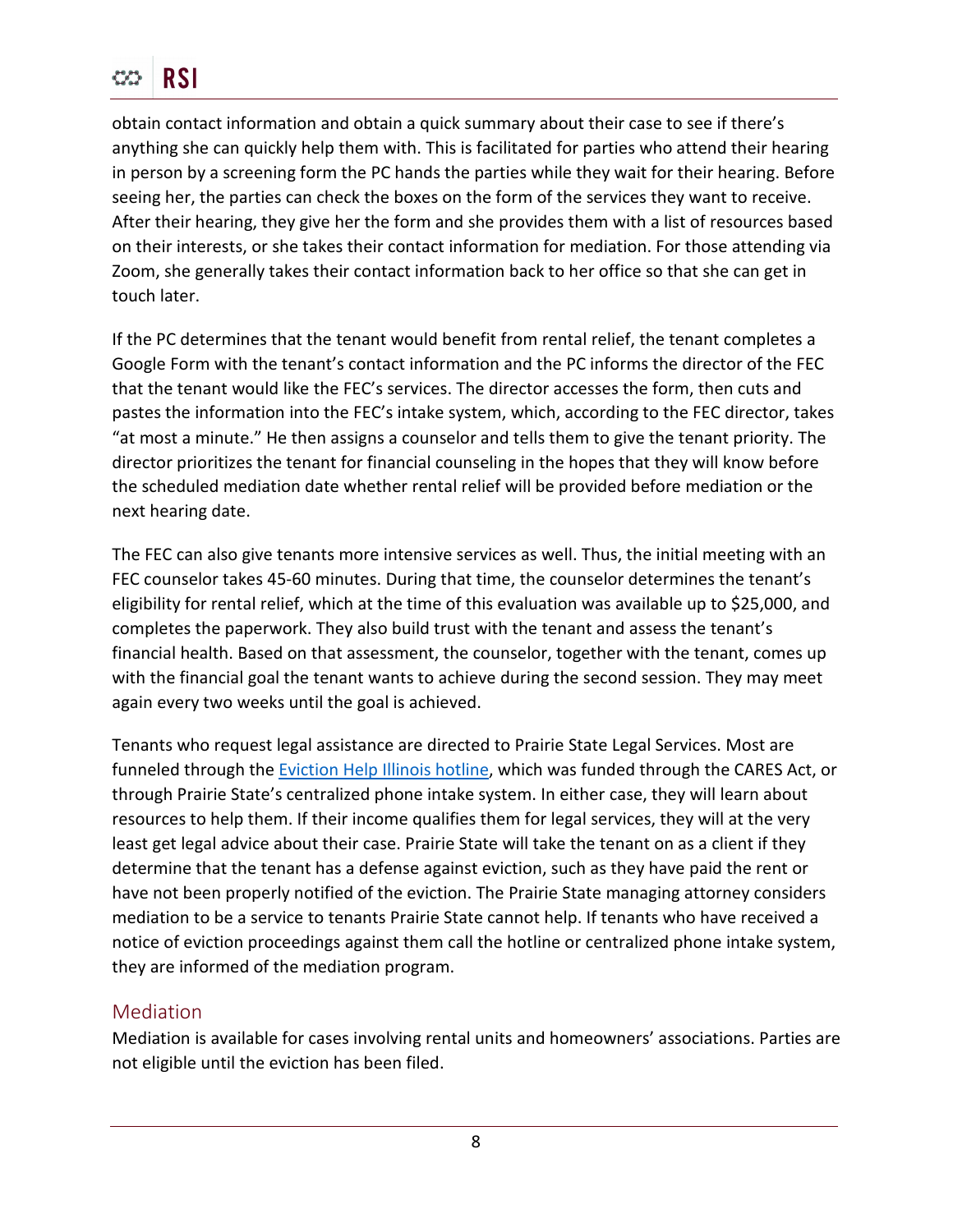Parties are either referred to mediation by the judge or request it themselves. If possible, the PC obtains the contact information for the tenant and the landlord or their attorney at the hearing. When both parties are present, either in person or on Zoom, they can schedule the mediation at that time. This eliminates the need for the PC to exchange scheduling emails afterward. The PC indicated that in these circumstances both parties are more likely to show up for their mediation.

It is not uncommon for the judge to refer a case to mediation at the initial hearing even if the tenant is not present. In those instances, the PC asks the landlord or their attorney for the tenant's contact information. If they do not provide the information, she attempts to find it through Google. If she does not obtain the tenant's contact information, she informs the court before the next scheduled hearing.

Once the PC has both sides' contact information she emails them to schedule the mediation. This "welcome" email includes an explanation of mediation and its benefits, along with a list of helpful resources. Attorneys new to the program are sent an email with a link to the court rule. If both sides agree to a date and time, she puts it on the calendar and assigns a mediator. She almost always is able to schedule the mediation before the first status hearing takes place, but if she has trouble scheduling the mediation, the mediation may take place after that hearing and the case is continued to a second status hearing.

Mediations are scheduled between 8:00am and 4:00pm on weekdays. They are allotted 90 minutes and mediators are assigned a four-hour block, mediating all cases scheduled within that time period. They are paid a flat fee for each block they mediate. Mediation takes place via Zoom. If a party needs an interpreter, that party and the interpreter will both attend mediation from the program's conference room so that the interpreter can provide real-time translation. Otherwise, all parties attend mediation remotely. Most attend by video, but some call in on their phone. The landlord or their representative must attend, as do all named tenants unless one tenant has the authority to sign an agreement on any other tenant's behalf.

The PC starts the Zoom meeting, then turns off her video and microphone and may listen for any concerns or to monitor a new mediator. The mediator starts in joint session with an explanation of the process and asks the parties to sign a [confidentiality and mediation](https://www.illinois16thjudicialcircuit.org/Documents/Confidentiality%20and%20mediation%20agreement.pdf)  [agreement.](https://www.illinois16thjudicialcircuit.org/Documents/Confidentiality%20and%20mediation%20agreement.pdf) The mediator initially keeps the parties together, asking the tenant to speak first, followed by the landlord or their attorney. If necessary, the mediator will meet with each party separately, moving to a breakout room to do so.

If the parties reach agreement in the mediation, the mediator ideally writes up the agreement while the parties remain on Zoom. More often, however, the parties come to a verbal agreement and the PC helps the mediators to write up the agreement terms. She then emails the agreement to the parties for their electronic signature via Docusign. She notes that the sooner she can send the agreement, the more likely they are to sign. When one or both parties

9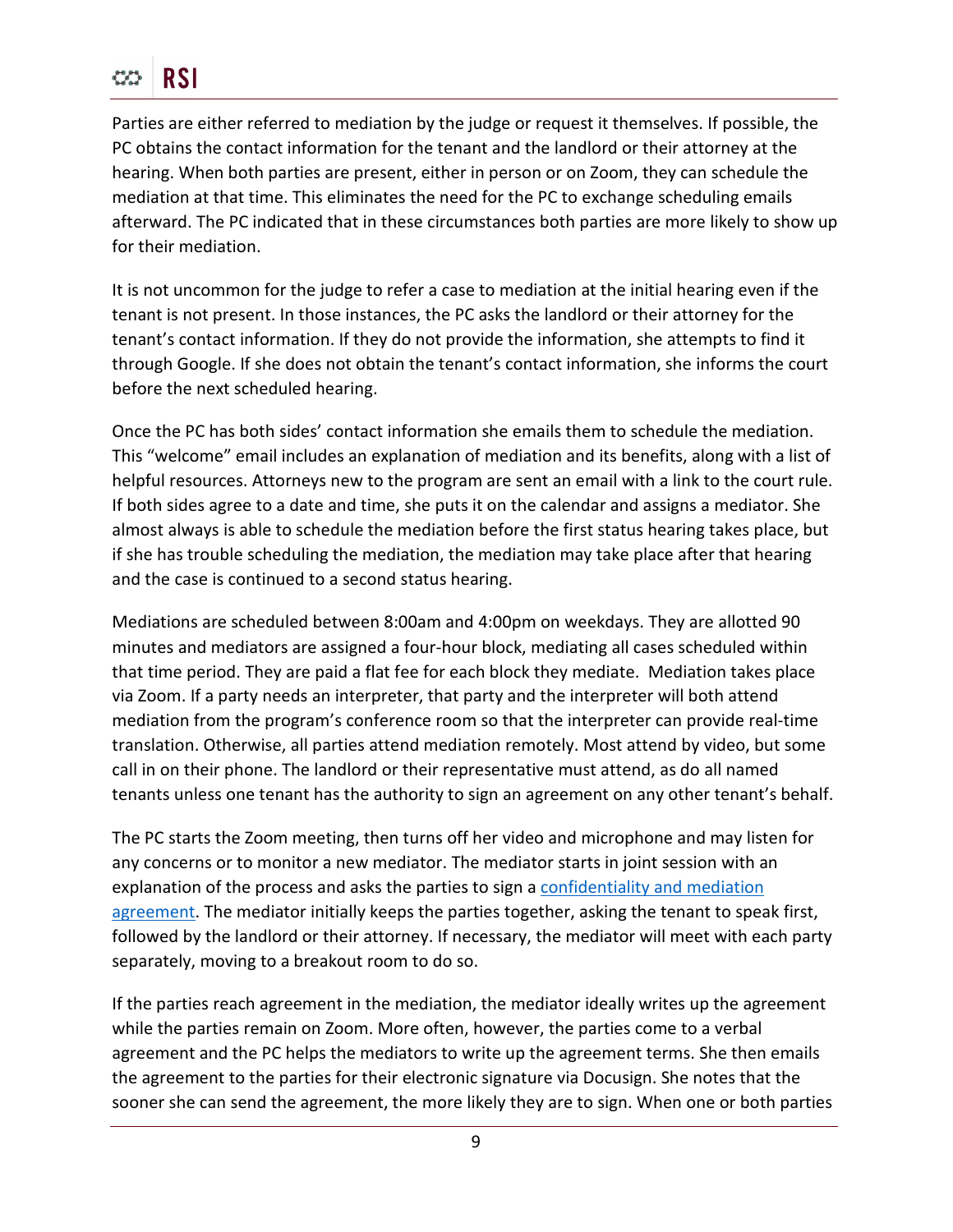

do not sign the agreement, she notifies the judge that an agreement has been reached but has not been signed, which allows the judge to follow up.

The PC debriefs the mediators after the mediation, which she says is usually a chance to go over how to write up the terms of agreement and for the mediators to give her the other paperwork for the mediation, which includes the confidentiality agreement the parties signed and the mediator report for the court. She uploads the signed agreement, if there is one, to the court's case management system, along with the mediator report. The PC also emails the parties an invitation to complete an online post-mediation survey. Once a week, she submits mediator payment requests to DRI.



#### **EVICTION MEDIATION PROGRAM PROCESS**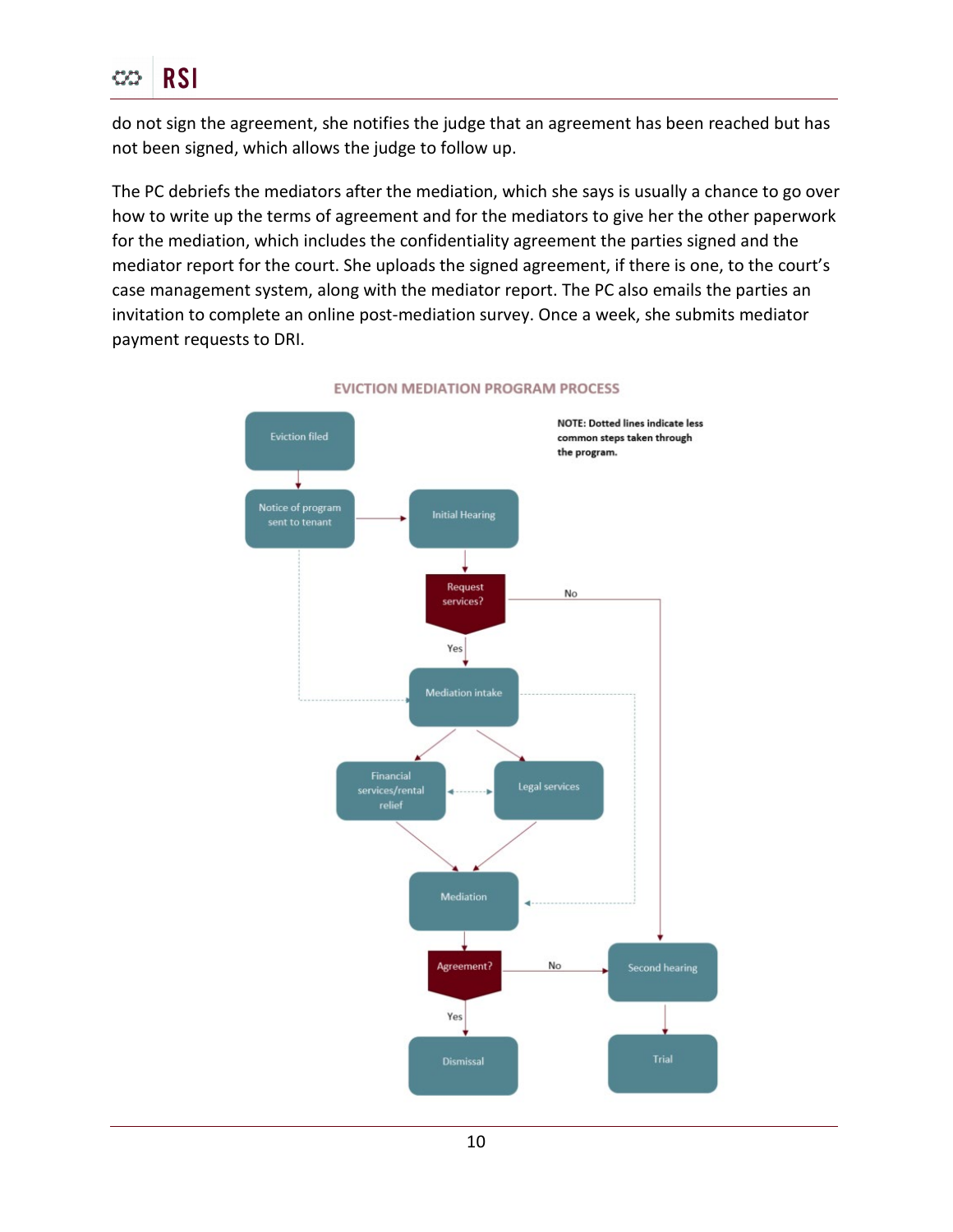# CHALLENGES AND KEYS TO SUCCESS

## Planning Challenges

During interviews, the RSI AD, the FEC director and the Prairie State managing attorney all indicated that **a main challenge was the uncertainty surrounding the number of cases that would be filed once the moratorium was lifted**. For RSI, this translated into not knowing what level of staffing was needed, and thus not knowing how much funding would be required. RSI originally hired a single full-time program coordinator to run the program, who was supported by the AD. As noted earlier, this was insufficient and RSI sought more funding. The uncertainty regarding case numbers also meant that RSI initially did not have a good grasp on the number of mediators needed. Too few mediators and cases would be delayed as mediations had to be scheduled further out. Too many, and mediators would not get sufficient referrals, eventually losing interest and thus effectively removing themselves from the roster.

For the FEC and Prairie State, the uncertainty regarding the number of cases meant that they did not know whether they could help everyone who required assistance. The FEC originally found it could handle the caseload with its three counselors, who were also helping anyone in the community who wanted to improve their financial health. However, the director noted that the organization was reaching its limit as court filings reached 50 per week. Prairie State had lost one of its two eviction attorneys for the region in August 2021 and at the time the managing attorney was interviewed in October 2021, Prairie State was not able to handle the number of tenants requesting legal services.

**Another big challenge noted by the interviewees was not knowing when the moratorium** 

**would end**. This meant the program and its partners did not know when to ramp up their resources. Too soon, and they would be wasting resources. Too late, and they would not be prepared. For the program itself, if mediators were recruited and trained too soon, the program risked them losing interest and moving on. The FEC was ready to go but spent months waiting for clients. Prairie State needed to know when to develop materials.

# Program Process Challenges

**The biggest challenge the PC has dealt with is figuring out how to structure party assistance during court hearings**. The original program concept was for legal services attorneys, financial counselors and mediators to be available to provide services when parties came for their initial hearing. Each service would have its separate Zoom room and the program coordinator would triage parties into these services. It became clear during the planning phase that the program partners did not have sufficient staff to be present at court hearings. The program design was adjusted accordingly.

The program had a soft launch in April 2021 as staff waited for the eviction moratorium to end. The PC looked for cases that could benefit from mediation and helped those who came to her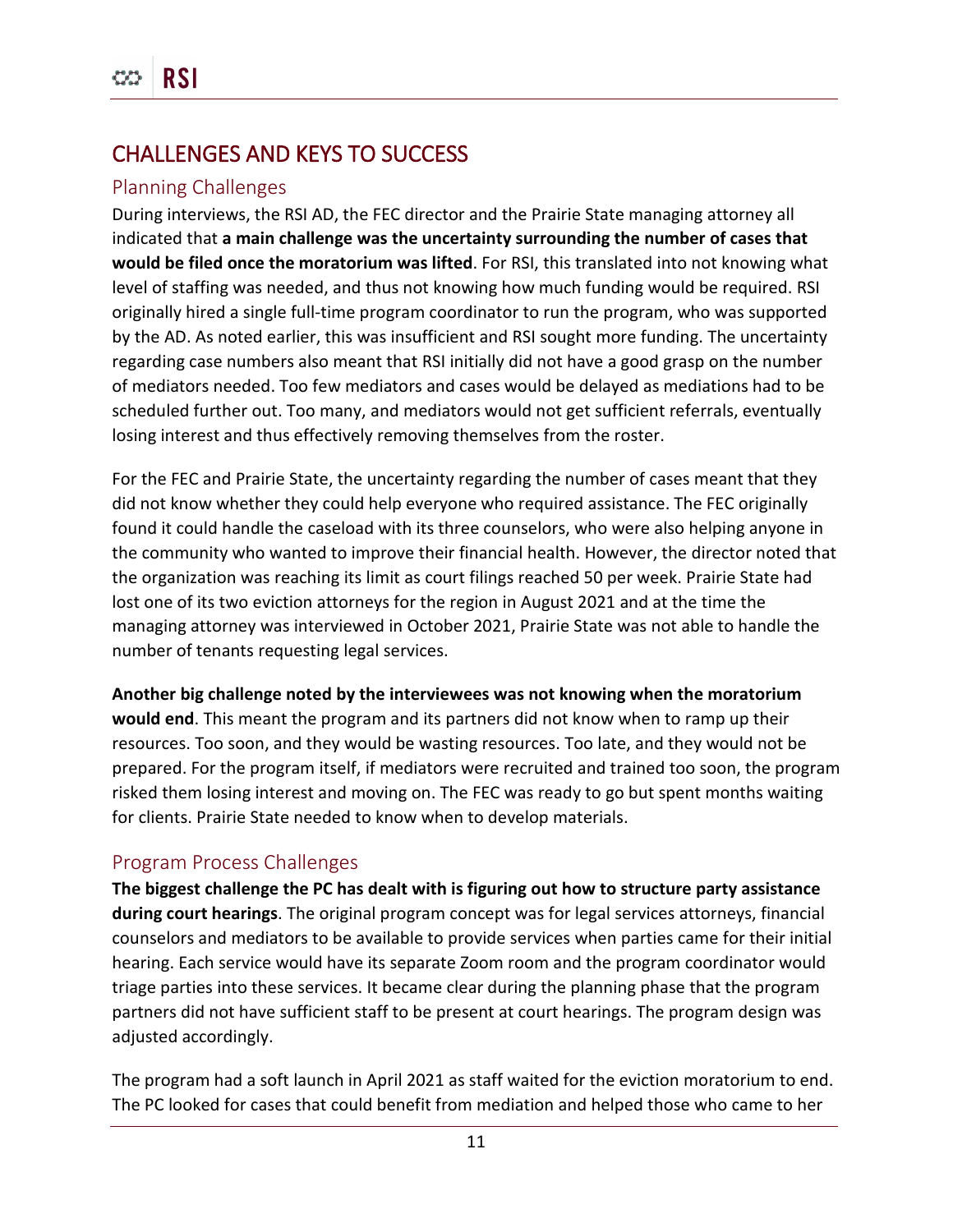door looking for assistance. As the program ramped up, the PC attended court calls via Zoom from her office and spoke to parties in need of assistance remotely. After the courthouse reopened to the public, some parties started attending their hearing in person. This made remote work from her office untenable and she began attending the calls via Zoom from the jury room next to the court. This allowed her to continue to help parties online while also assisting those who arrived in person.

The PC tweaked the process again once the number of eviction cases rose substantially. She could no longer help everyone who needed help during the calls and instead had to take their contact information so she could call them later. She also was joined for the initial hearings by a Justice Corps Fellow working with the law library. The Fellow keeps tabs on court hearings while the PC helps parties so that she can let the PC know what happened. The PC can then more readily help parties who come to her with questions.

While the Justice Corps Fellow has been a vital partner, the PC noted that it would be more helpful to have the help desk be staffed on initial hearing days because tenants need help filing their answer. To that end, at the time of her interview, she had been attempting to reach out to another organization that connects attorneys who want to volunteer their time to programs needing assistance.

**Another big post-launch challenge has been coordinating service provision**. The program was designed with the assumption that parties could not be relied upon to contact service providers and therefore the services should come to them. Coordinating that effort, however, has been difficult. As noted earlier, the program design pivoted from one in which all services would be present during the court hearings, each in their own Zoom room to one in which the PC referred tenants to other services. This has worked better with the FEC than Prairie State. The Prairie State attorney in charge of eviction services left just as the program was starting up. Already busy, they have not been able to assist all the parties that need their help. Further, Prairie State routed parties through its centralized hotline. Those who thought they would be able to meet with an attorney often were only able to speak to hotline staff.

**Less challenging, but still an issue, has been parties not showing up for mediation.** The PC noted there were two main causes of no shows – tenants who had not shown up to their hearing but the judge nonetheless referred them mediation and parties being automatically referred to mediation even if they did not desire it. Both were in large part due to the stand-in judge who heard some eviction cases. That judge requires every case go through mediation. The first cause of no shows was largely resolved when she did not schedule mediation unless she heard back from the absent tenant. The second issue is ongoing. The PC noted that no shows were more common when parties were automatically sent to mediation as compared to when they requested it. The data indicate the same, with a 27% no-show rate in 2021 for the cases sent by the eviction judge compared to 43% for the judge who refers all cases to mediation.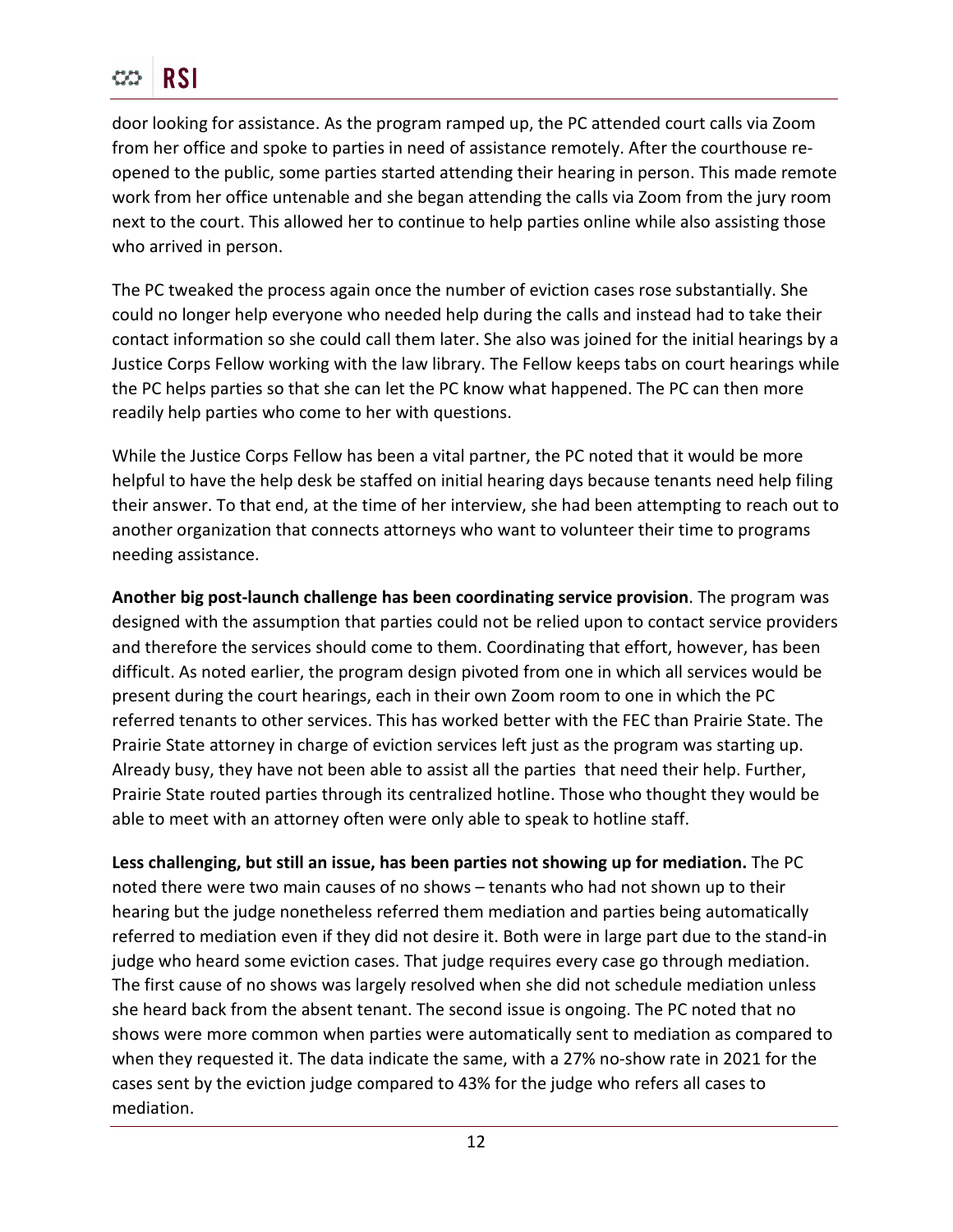| <b>Program Challenges</b>                                                                                                                                              | <b>Keys to Success</b>                                                                                                                             |
|------------------------------------------------------------------------------------------------------------------------------------------------------------------------|----------------------------------------------------------------------------------------------------------------------------------------------------|
| Uncertainty of funding, timing, filing<br>$\bullet$<br>numbers<br>Changing court processes after launch<br>Service provision coordination<br>Managing party attendance | Court interest in project<br>Judge support<br>Landlord/landlord attorney buy-in<br>$\bullet$<br>Good communication among involved<br>organizations |
|                                                                                                                                                                        | Good administration                                                                                                                                |

# Keys to Program Success

**RSI's AD noted that the court's great interest in developing the program was essential to the quick timeline from first contacting RSI to launching the program**. The eviction judge, the chief judge and the court administrator were all eager for the program. This helped to push through the court rule and the creation of court forms needed for the program. The Administrative Office of the Illinois Courts also quickly approved the court rule, giving provisional approval that allowed the program to move forward, rather than having the rule go through its normal approval process.

**RSI's AD, the PC and Prairie State's managing attorney joined the eviction judge's assessment that his support was essential to the success of the program**. The judge noted that if a judge does not support the program, they will not actively educate the parties about it or encourage the parties' participation.

**The eviction judge, the director of the FEC and the managing attorney at Prairie State all agreed that RSI, and in particular the PC, were intrinsic to the success of the program**. The Prairie State managing attorney pointed to RSI's capacity to organize the planning process. The judge and the director of the FEC noted that the PC's organizational abilities promoted the efficiency and effectiveness of the program post-launch.

**All interviewees involved in the planning process said that communication among program partners and other interested parties was essential** to both the program planning process and their own plans to ramp up services. "Interested party" meetings were held every other week during the planning phase, which provided a forum for those involved to learn from each other. The FEC was helping those impacted by the pandemic and had a good idea of how many people were unable to pay their rent. This helped the court, RSI and Prairie State determine what resources would be needed when the moratorium ended. These meetings also helped the director of the FEC to understand how Prairie State could assist their clients, which led him to refer some FEC clients to Prairie State. Prairie State's managing attorney also noted that the judge was able to provide insight into how the court was interpreting the moratorium during hearings and how many cases were being filed.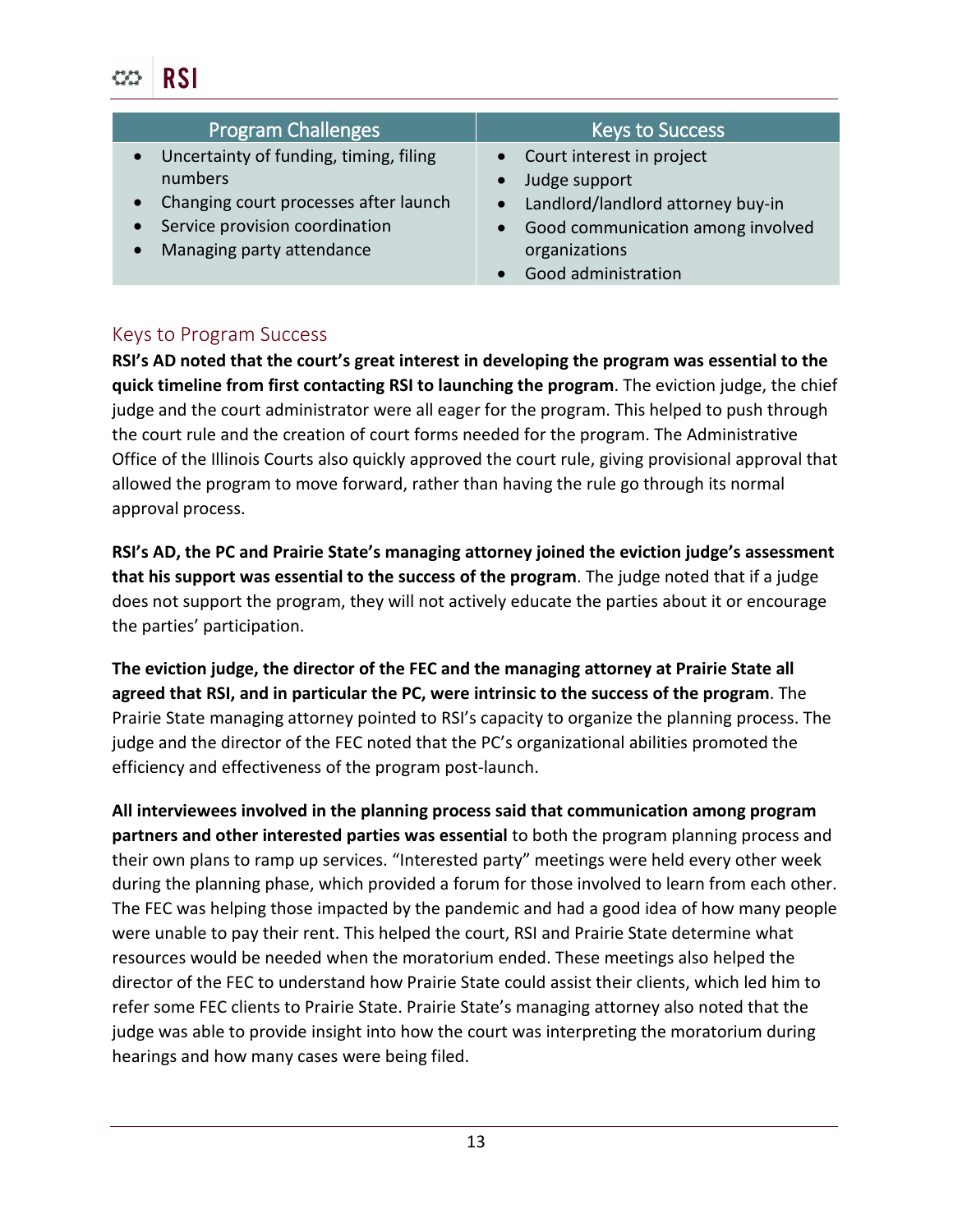**Buy-in from the landlord's side has also been part of the success of the program**, according to multiple interviewees. This has been made easier, they noted, by access to rental relief. With these funds available, the program is more readily seen by landlords and their attorneys as providing them a benefit. The availability of rental relief also provides a basis for tenants and landlords to agree in mediation on terms such as whether the tenant will stay or move out.

# LESSONS LEARNED

## *Flexibility is required, particularly when confronting uncertainty*

The program was planned while three main factors affecting that planning were very uncertain: the number of cases that would be filed, what level of funding would be available and when the predicted surge in cases would begin. This required that the program partners remain flexible during the planning phase in terms of when to ramp up their services and it required RSI to react to the changing landscape of cases after the program launched. The ability to change procedures and to increase capacity have been essential to the continued provision of mediation to all parties interested in participating.

### *Communication among the program partners is essential*

During both the planning phase and after program launch, continued communication allowed program partners to plan and to set up efficient mechanisms for referrals. It essentially helped them to be flexible. It also served as a point of exchange of information regarding other types of services available to tenants and landlords, which helped program partners open more doors for their clients.

### *Judge support is key*

The program can only function if the judges support it both by educating the parties about the resources available to them and by either strongly encouraging or requiring the parties attend mediation.

### *Good program administration is important*

The program coordinator's skillful management of the program has been a key to the program's success. Her organizational skills and development of efficient processes have made the program run smoothly.

### *Landlord and/or landlord attorney buy-in is required*

It is important to get the perspective of the landlords during the planning phase and to address their concerns. If the landlords and/or their attorneys do not see the value of mediation to them, they will not participate or, if ordered to, will not participate fully.

### *Provision of services is time-intensive*

The program was originally designed with the PC conducting an intake with each party who came to her during the court hearings, letting them know about the services available and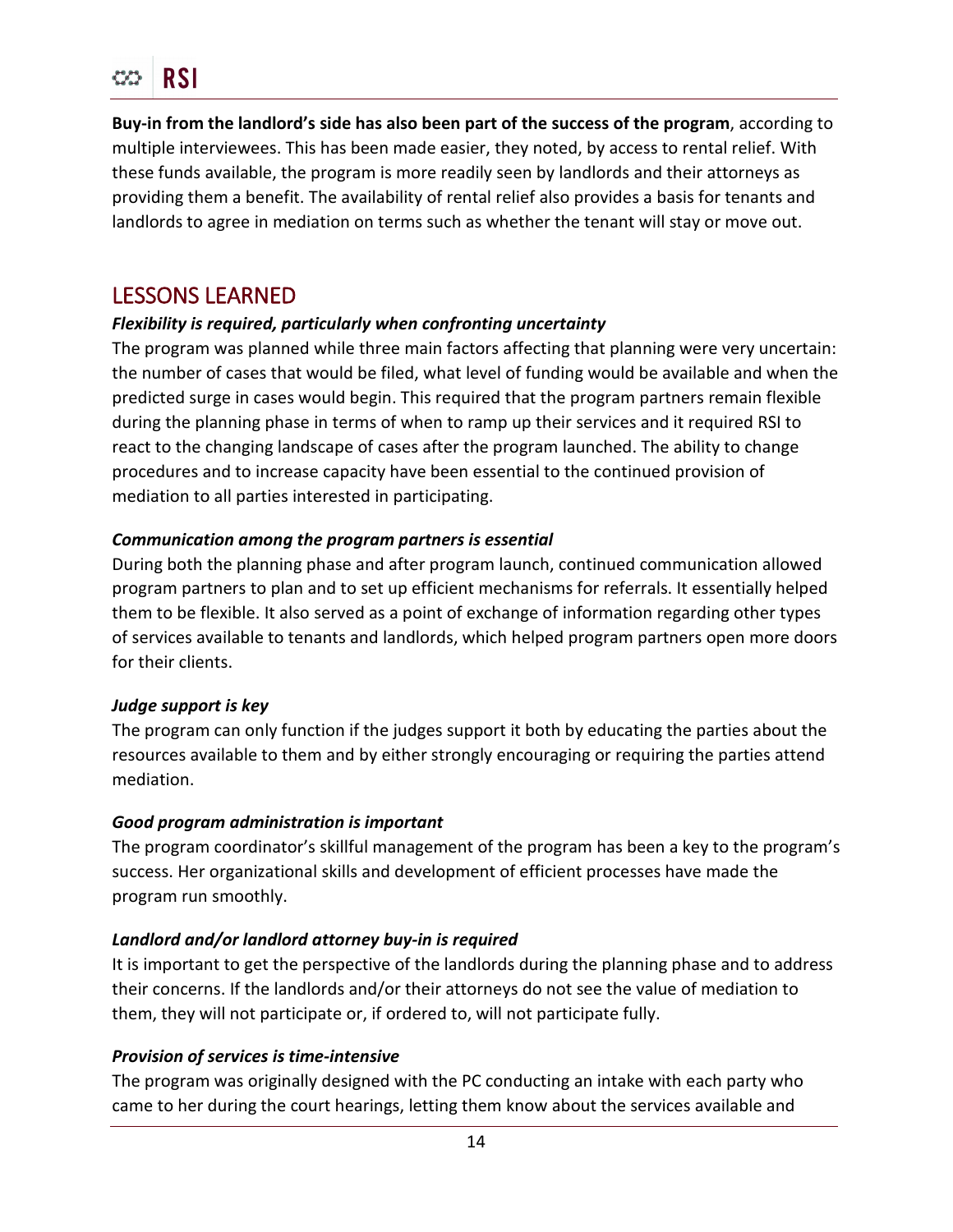making referrals on the spot. This became untenable when the number of cases per hearing date rose to 40 or 50 and RSI found that information exchange with parties took longer than expected. To provide this kind of service would require more than one or two people. The PC, therefore, shifted to obtaining contact information from each interested party and then following up after court.

RSI's program partners had similar challenges keeping up with demand. According to the director of the FEC, the FEC's three counselors would not be able to assist all tenants who required help if the number of cases surged too high. Prairie State did not have the staff required to help all eligible tenants seeking their services. All of this suggests that to provide the optimal level of service for all those who need it requires significant resources.

## *It is best to schedule mediations when both parties are present*

The PC found that scheduling mediation when both parties are present – whether virtually or in-person – is more time efficient and results in fewer no shows than attempting to schedule the mediation via email or phone. She also noted that when the judge ordered the parties to contact her to schedule a mediation, they often waited weeks to do so or never contacted her.

## *Eviction mediations involving rental relief are generally short*

At program launch, mediations were scheduled for two hours, the amount of time mediations generally take for other case types. The PC has since adjusted that downward to one and a half hours. In her interview she noted that many mediations are completed within 30 minutes.

# **CONCLUSION**

The mediation program has used a very hands-on approach to provide services to tenants and landlords. Those interviewed indicated that the keys to making this approach successful are flexibility, good communication among all involved entities, the eviction judge's support and access to rental relief and other resources.